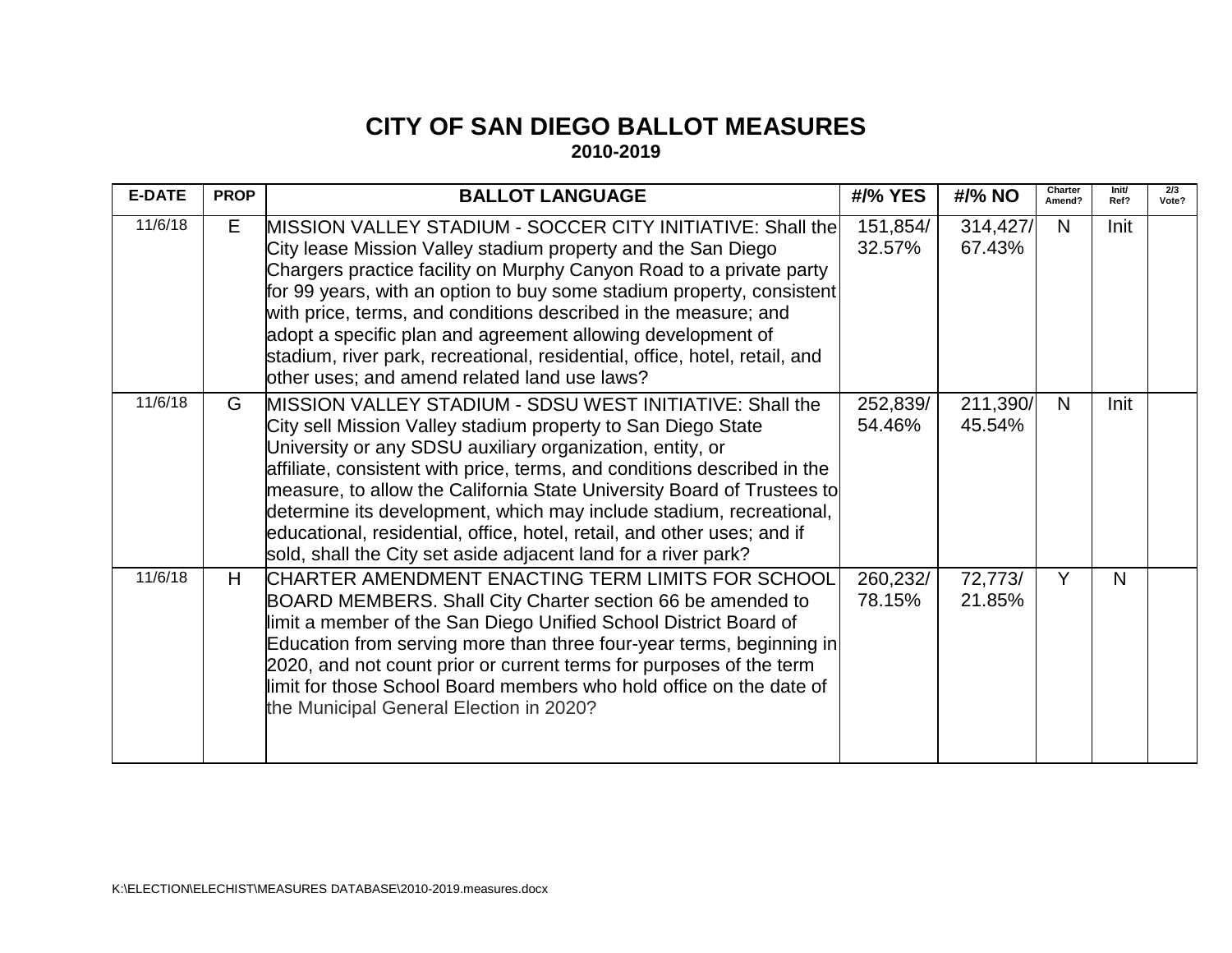| <b>E-DATE</b> | <b>PROP</b> | <b>BALLOT LANGUAGE</b>                                                                                                                                                                                                                                                                                                                                                                                                                                                                                                             | #/% YES            | #/% NO            | Charter<br>Amend? | lnit/<br>Ref? | 2/3<br>Vote? |
|---------------|-------------|------------------------------------------------------------------------------------------------------------------------------------------------------------------------------------------------------------------------------------------------------------------------------------------------------------------------------------------------------------------------------------------------------------------------------------------------------------------------------------------------------------------------------------|--------------------|-------------------|-------------------|---------------|--------------|
| 11/6/18       | J           | ICHARTER AMENDMENT REGARDING MANDATORY<br>DISCLOSURE OF BUSINESS INTERESTS. Shall the City Charter<br>be amended to: require, for certain contracts, disclosure of the<br>names and identities of all natural persons owning more than 10% of<br>an entity contracting with the City or receiving more than 10% of the<br>contracted amount; require the disclosures to be provided to the<br>Council for contracts requiring Council approval; and exempt public<br>agencies and publicly traded companies from the requirements? | 368,481/<br>85.31% | 63,451/<br>14.69% | Y                 | N             |              |
| 11/6/18       | K           | CHARTER AMENDMENT LIMITING CITY COUNCILMEMBERS TO<br>SERVING TWO FOUR-YEAR TERMS. Shall City Charter section<br>12(c) be amended to remove language regarding a "particular<br>district" and clarify that a person cannot serve on the City Council<br>after serving two four-year terms, with a partial term of more than two<br>years continuing to count as a full term for purposes of the term limit<br>provision?                                                                                                            | 382,684/<br>87.04% | 56,967/<br>12.96% | Y                 | N             |              |
| 11/6/18       | L           | CHARTER AMENDMENTS REGARDING ETHICS AND<br>COMPENSATION FOR ELECTED CITY OFFICERS: Shall the<br>Charter be amended to: (1) restrict benefits for elected City officers;<br>(2) restrict lobbying and campaign activities of elected City officers;<br>and (3) remove the requirement that Councilmembers set their<br>salaries and those of the Mayor and City Attorney, providing instead<br>that their salaries be set as percentages of the salary set by the State<br>of California for Superior Court judges?                 | 340,828/<br>78.50% | 93,351/<br>21.50% | Y                 | N             |              |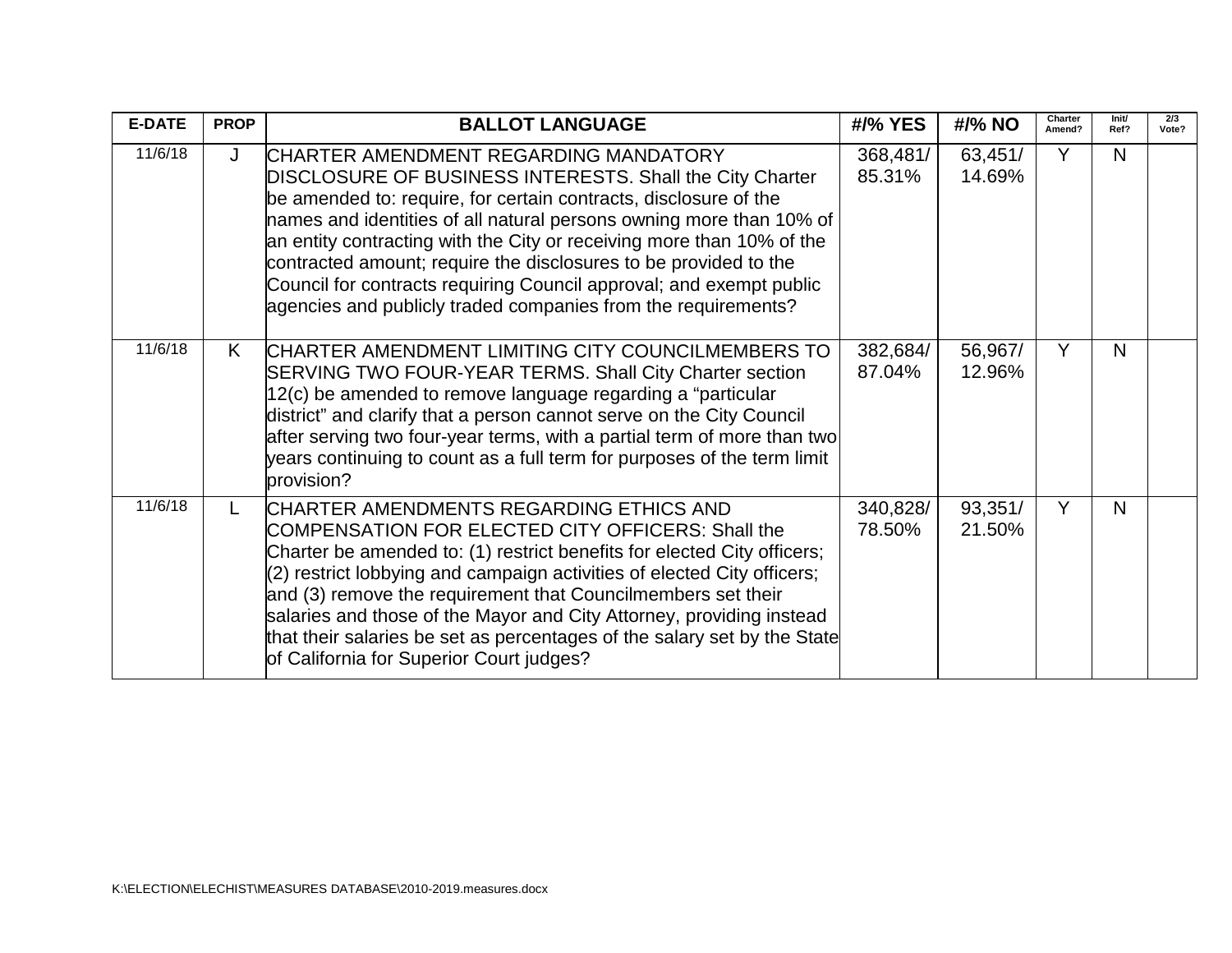| <b>E-DATE</b> | <b>PROP</b> | <b>BALLOT LANGUAGE</b>                                                                                                                                                                                                                                                                                                                                                                                                                                                                          | #/% YES            | #/% NO             | Charter<br>Amend? | Init/<br>Ref? | 2/3<br>Vote? |
|---------------|-------------|-------------------------------------------------------------------------------------------------------------------------------------------------------------------------------------------------------------------------------------------------------------------------------------------------------------------------------------------------------------------------------------------------------------------------------------------------------------------------------------------------|--------------------|--------------------|-------------------|---------------|--------------|
| 11/6/18       | M           | CHARTER AMENDMENT REGARDING REAPPOINTMENT OF<br><b>AUDIT COMMITTEE PUBLIC MEMBERS. Shall City Charter section</b><br>39.1 be amended to allow the City Council to waive a<br>requirement that the Council consider at least two applicants for<br>appointment to a position as a public member of the Audit<br>Committee, when the Council wishes to reappoint a sitting public<br>member who is eligible for another term?                                                                     | 248,018/<br>59.73% | 167,190/<br>40.27% | Y                 | N             |              |
| 11/6/18       | N           | <b>REINSTATEMENT OF INDUSTRIAL DISABILITY RETIREMENT</b><br>BENEFIT FOR POLICE OFFICERS. Shall the San Diego Municipal<br>Code be amended to reinstate an industrial disability retirement<br>benefit for members of the San Diego Police Officers Association<br>who suffer a violent attack at work resulting in great bodily harm, with<br>the benefit provided when a resulting mental or nervous disorder<br>renders the member incapable of performing normal and customary<br>duties?    | 343,070/<br>78.24% | 95,411/<br>21.76%  | N <sub>1</sub>    | N             |              |
| 11/6/18       | $\circ$     | APPROVING BOND ISSUANCE FOR PUBLIC FACILITIES IN OTAY<br>MESA. Without increasing the property tax rate, shall the Public<br>Financing Authority for the Otay Mesa Enhanced Infrastructure<br>Financing District (District) authorize the District to issue up to \$230<br>million in tax increment bonds to finance public facilities, including<br>roads, parks, police and fire stations, libraries, water lines, and<br>sewers, identified in the District's Infrastructure Financing Plan? | 3,164/<br>75.23%   | 1,042/<br>24.77%   | N                 | N             |              |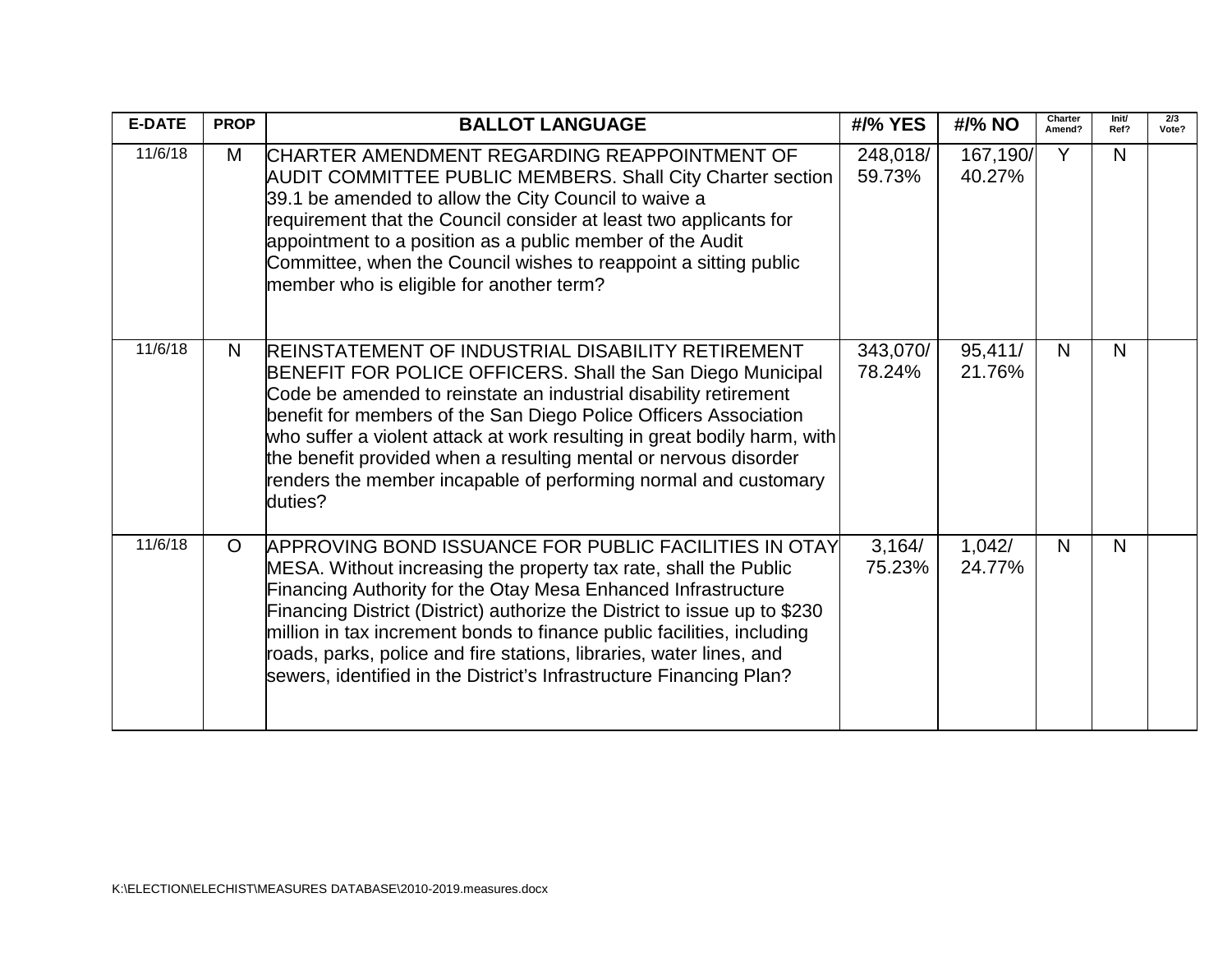| <b>E-DATE</b> | <b>PROP</b>     | <b>BALLOT LANGUAGE</b>                                                                                                                                                                                                                                                                                                                                                                                                                                                                                                                                                               | #/% YES             | #/% NO              | Charter<br>Amend? | Init/<br>Ref? | 2/3<br>Vote? |
|---------------|-----------------|--------------------------------------------------------------------------------------------------------------------------------------------------------------------------------------------------------------------------------------------------------------------------------------------------------------------------------------------------------------------------------------------------------------------------------------------------------------------------------------------------------------------------------------------------------------------------------------|---------------------|---------------------|-------------------|---------------|--------------|
| 11/8/16       | $\underline{C}$ | DOWNTOWN STADIUM INITIATIVE. Should the measure be<br>adopted to: increase San Diego's hotel occupancy tax by 6% to<br>build a City-owned downtown professional football stadium and<br>convention center project, and fund tourism marketing; effect the<br>project financing, design, construction, use, management, and<br>maintenance, including a \$650,000,000 contribution and 30-year<br>commitment by a professional football entity; end Tourism<br>Marketing District assessments; adopt a development ordinance,<br>and related land use, sign, and zoning laws?         | 237,597 /<br>43.64% | 306,887 /<br>56.36% | N                 | Init          | Y            |
| 11/8/16       | $\overline{D}$  | FACILITIES AND TOURISM TAX INITIATIVE, Should the measure<br>be adopted to: among other provisions, increase San Diego's hotel<br>occupancy tax up to 5%; end Tourism Marketing District; allow<br>hoteliers to create assessment districts and use hotel occupancy<br>taxes for downtown convention center and not a stadium; prohibit<br>contiguous expansion of existing convention center; create<br>downtown overlay zone for convention and sports facilities; create<br>environmental processes; and allow Qualcomm stadium property's<br>sale for educational and park uses? | 211,739 /<br>41.12% | 303,144 /<br>58.88% | N <sub>1</sub>    | Init          | Y            |
| 11/8/16       | E               | CHARTER AMENDMENT REGARDING QUALIFICATIONS,<br>VACANCY, AND REMOVAL FOR MAYOR, CITY ATTORNEY,<br>AND COUNCIL. Shall the Charter be amended to include a new<br>article adding: incapacity, felony conviction, and removal as<br>grounds for vacancies in office; a procedure for calling a special<br>election to remove an officer for cause; a revised procedure for<br>filling vacancies; to require the City Attorney be a licensed<br>attorney; and to define authority during vacancies and enforcement<br>of office forfeiture?                                               | 419,748 /<br>87.06% | 62,400 /<br>12.94%  | Y                 | N             | N            |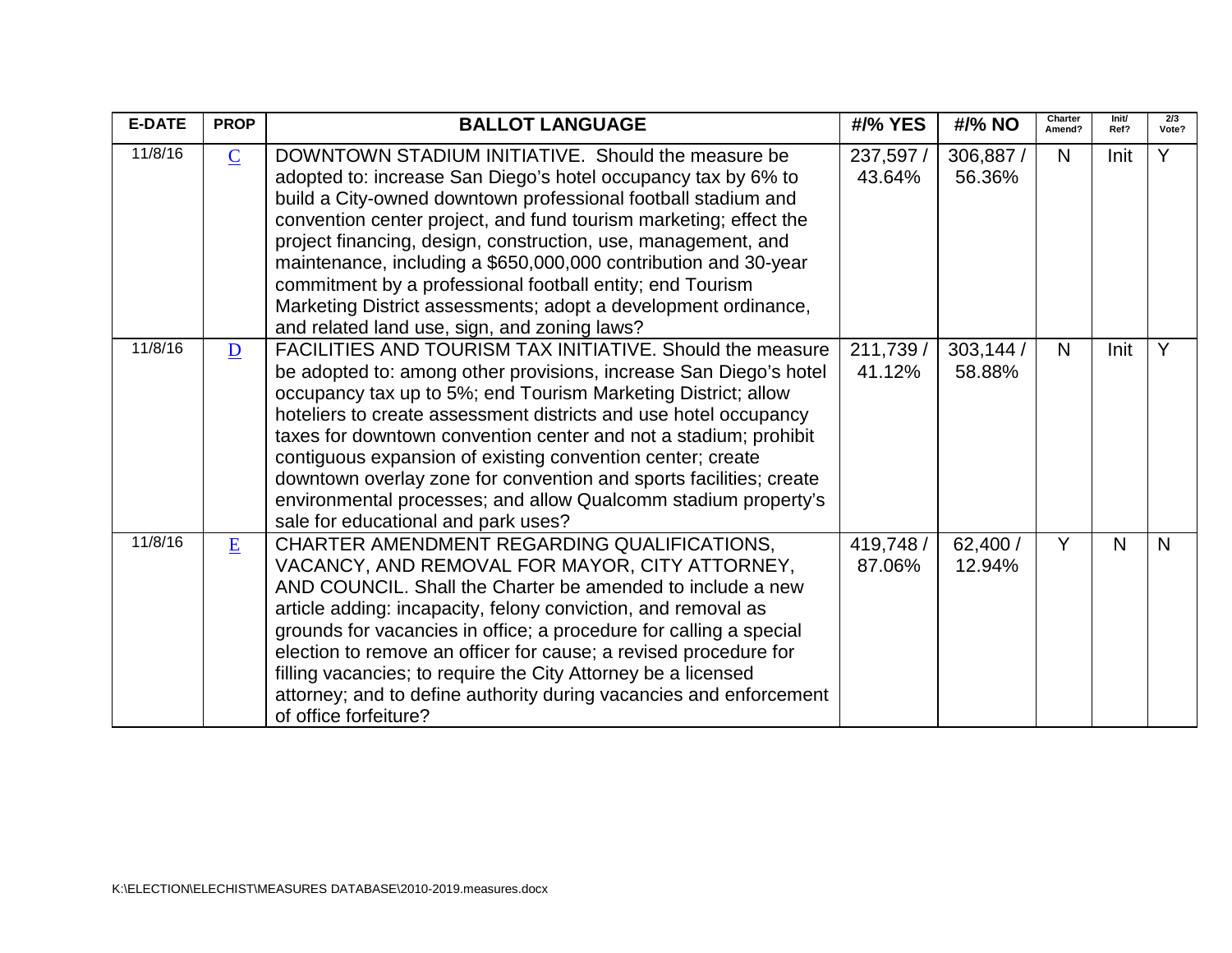| <b>E-DATE</b> | <b>PROP</b>    | <b>BALLOT LANGUAGE</b>                                                                                                                                                                                                                                                                                                                                                                                                                                                                                                  | #/% YES             | #/% NO              | Charter<br>Amend? | Init/<br>Ref?  | $\overline{2/3}$<br>Vote? |
|---------------|----------------|-------------------------------------------------------------------------------------------------------------------------------------------------------------------------------------------------------------------------------------------------------------------------------------------------------------------------------------------------------------------------------------------------------------------------------------------------------------------------------------------------------------------------|---------------------|---------------------|-------------------|----------------|---------------------------|
| 11/8/16       | E              | CHARTER AMENDMENT REGARDING REQUIRED TERM OF<br>SERVICE FOR CERTAIN TERMINATIONS OR SUSPENSIONS<br>OF DEPUTY CITY ATTORNEYS. Shall the City Charter be<br>amended to change the term of service required of Deputy City<br>Attorneys, for protection from termination or suspension without<br>good cause, from two years or more of continuous service to one<br>year or more of continuous service, which protection would<br>continue not to apply to layoffs due to lack of work or insufficient<br>appropriations? | 317,803 /<br>68.27% | 147,720 /<br>31.73% | Y                 | N <sub>1</sub> | $\mathsf{N}$              |
| 11/8/16       | $\overline{G}$ | <b>CHARTER AMENDMENTS REGARDING THE CITIZENS'</b><br>REVIEW BOARD ON POLICE PRACTICES. Shall section 43(d) of<br>the City Charter be amended to rename the Citizens' Review<br>Board on Police Practices as the Community Review Board on<br>Police Practices, to replace references to "City Manager" with<br>"Mayor and City Council," and to require the board to review all<br>deaths occurring while someone is in the custody of the San Diego<br>Police Department and all police officer-related shootings?     | 404,803 /<br>83.09% | 82,372/<br>16.91%   | Y                 | $\mathsf{N}$   | N                         |
| 11/8/16       | H              | CHARTER AMENDMENTS REGARDING PURCHASING AND<br>CONTRACTING PROCESSES FOR THE CITY OF SAN DIEGO.<br>Shall the City Charter be amended to: require contracts for public<br>works, goods, services, and consultants to be awarded through a<br>competitive process in accordance with rules adopted by<br>ordinance, remove the position of Purchasing Agent, eliminate the<br>requirement to publish certain notices in printed newspapers, and<br>update other provisions consistent with state law?                     | 360,127 /<br>77.09% | 107,047 /<br>22.91% | Y                 | N              | N                         |
| 11/8/16       | $\mathbf{I}$   | CHARTER AMENDMENT REGARDING BALBOA PARK AND<br>SAN DIEGO HIGH SCHOOL. Shall City Charter section 55 be<br>amended to authorize the City Council to lease the dedicated park<br>property in Balboa Park currently occupied by San Diego High<br>School, to the San Diego Unified School District for educational,<br>cultural, recreational, and civic programs and activities, provided<br>that the property is used for a public high school?                                                                          | 383,025 /<br>77.92% | 108,565 /<br>22.08% | Y                 | N <sub>1</sub> | $\mathsf{N}$              |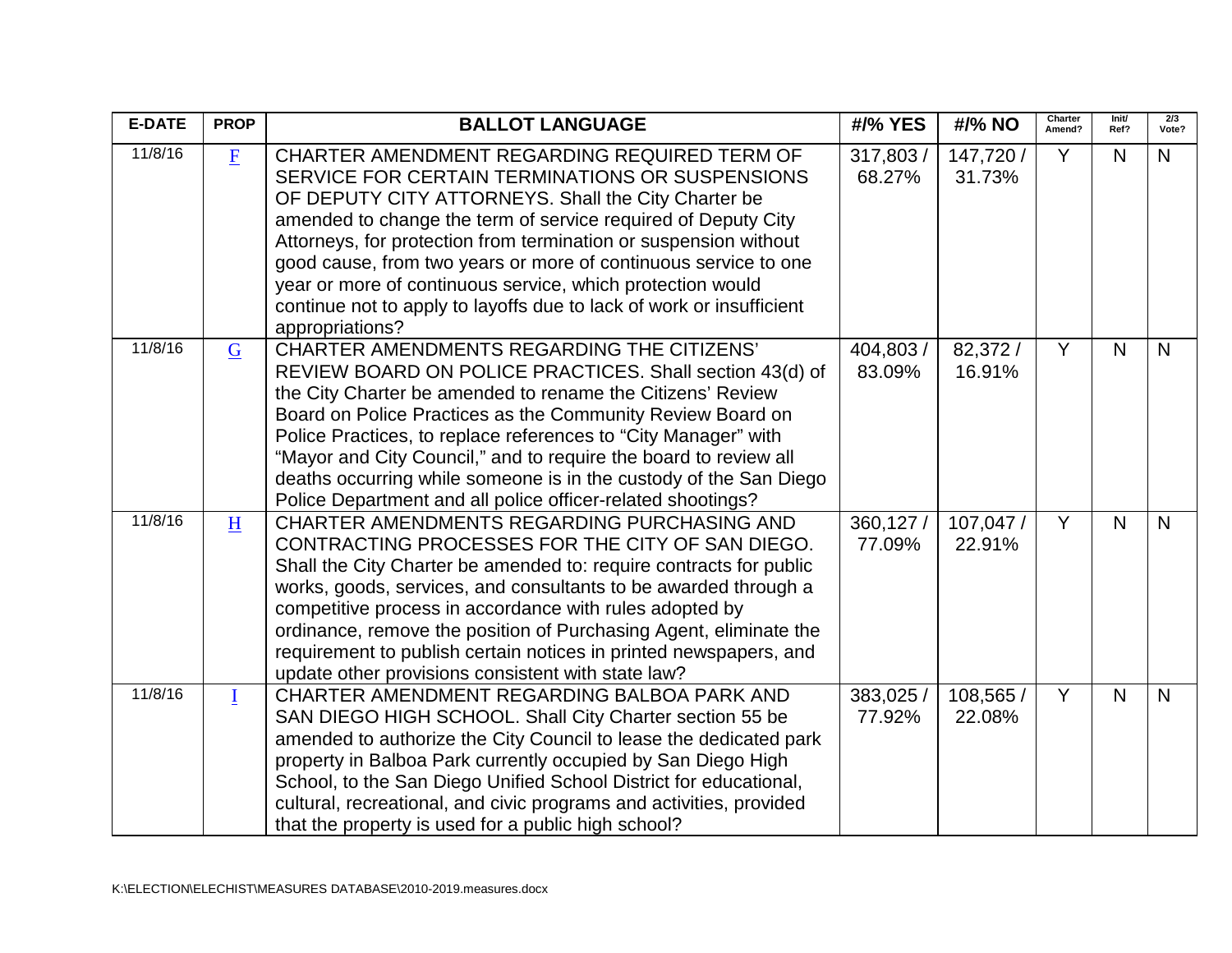| <b>E-DATE</b> | <b>PROP</b>             | <b>BALLOT LANGUAGE</b>                                                                                                                                                                                                                                                                                                                                                                                                                                                                                                                   | #/% YES             | #/% NO              | Charter<br>Amend? | Init/<br>Ref? | 2/3<br>Vote? |
|---------------|-------------------------|------------------------------------------------------------------------------------------------------------------------------------------------------------------------------------------------------------------------------------------------------------------------------------------------------------------------------------------------------------------------------------------------------------------------------------------------------------------------------------------------------------------------------------------|---------------------|---------------------|-------------------|---------------|--------------|
| 11/8/16       | $\overline{\mathbf{J}}$ | CHARTER AMENDMENT REGARDING USE OF LEASE<br>REVENUE FROM MISSION BAY PARK. Shall Charter section<br>55.2 be amended to: increase, from 25% to 35%, the allocation of<br>annual Mission Bay Park lease revenues exceeding \$20 million, for<br>capital improvements in San Diego Regional Parks; allow Council<br>to add City-owned parkland to Mission Bay Park's boundaries;<br>combine and coordinate construction of Mission Bay Park<br>improvements identified in this section; and extend operation of<br>this section until 2069? | 336,810 /<br>71.10% | 136,933 /<br>28.90% | Y                 | N             | N            |
| 11/8/16       | $\bf K$                 | CHARTER AMENDMENT REQUIRING RUN-OFF ELECTION<br>FOR THE OFFICES OF MAYOR, CITY ATTORNEY AND<br>COUNCILMEMBER. Shall the Charter be amended to eliminate<br>the provision that elects a candidate for Mayor, City Attorney, or<br>Councilmember to office if the candidate receives a majority vote in<br>the June primary election, and instead require a run-off election at<br>the November general election between the two candidates who<br>received the most votes in the primary election?                                        | 280,075 /<br>59.03% | 194,412/<br>40.97%  | Y                 | N             | N            |
| 11/8/16       | $\overline{\mathsf{L}}$ | <b>CHARTER AMENDMENT REQUIRING CITIZENS' INITIATIVE</b><br>AND REFERENDUM MEASURES TO BE PLACED ON<br>NOVEMBER GENERAL ELECTION BALLOTS, UNLESS THE<br>COUNCIL DECIDES TO SUBMIT THEM TO VOTERS EARLIER.<br>Shall the Charter be amended to require qualified citizens' initiative<br>and referendum measures to be submitted to voters on the next<br>November general election ballot and not at a June primary<br>election, unless the Council chooses to submit the measure to<br>voters prior to that election?                     | 305,638 /<br>65.79% | 158,911 /<br>34.21% | Y                 | N             | N            |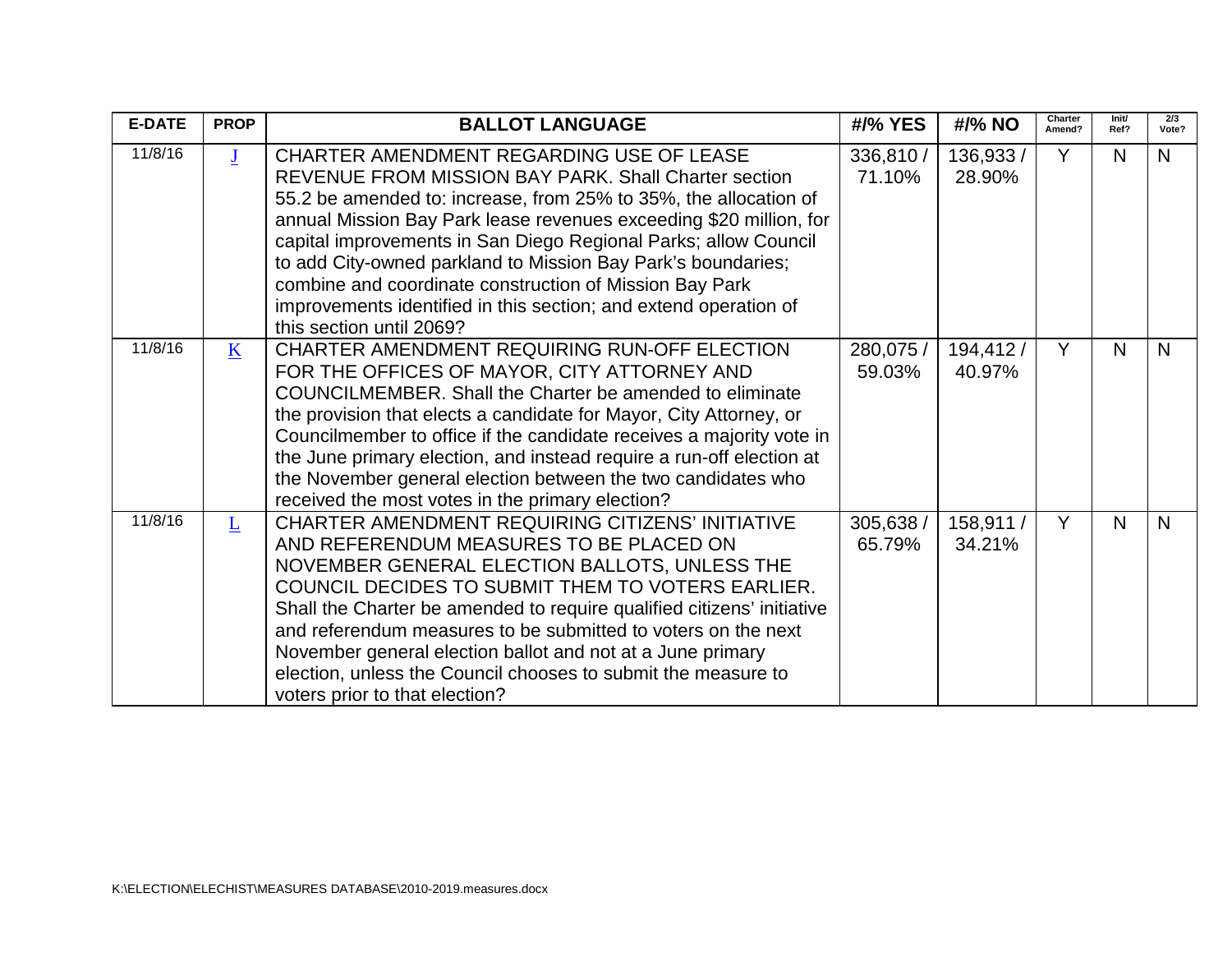| <b>E-DATE</b> | <b>PROP</b>              | <b>BALLOT LANGUAGE</b>                                                                                                                                                                                                                                                                                                                                                                                                                                                                                                                       | #/% YES             | #/% NO              | Charter<br>Amend? | Init/<br>Ref?  | $\overline{2/3}$<br>Vote? |
|---------------|--------------------------|----------------------------------------------------------------------------------------------------------------------------------------------------------------------------------------------------------------------------------------------------------------------------------------------------------------------------------------------------------------------------------------------------------------------------------------------------------------------------------------------------------------------------------------------|---------------------|---------------------|-------------------|----------------|---------------------------|
| 11/8/16       | M                        | AFFORDABLE HOUSING: INCREASING THE LIMIT ON THE<br>NUMBER OF UNITS THE CITY AND CERTAIN PUBLIC<br>AGENCIES ARE ALLOWED TO HELP DEVELOP. Shall the<br>voters increase by 38,680 the maximum number of housing units<br>the City and certain other public agencies are allowed to help<br>develop, construct, or acquire for people with low incomes, without<br>this ballot measure approving specific housing units, providing<br>funds for development, removing requirements that otherwise<br>apply, or taking any other action?          | 328,588 /<br>66.41% | 166,171 /<br>33.59% | $\mathsf{N}$      | N <sub>1</sub> | N                         |
| 11/8/16       | $\underline{\mathbf{N}}$ | NON-MEDICAL CANNABIS BUSINESS TAX. If California voters<br>approve Proposition 64 legalizing marijuana in the state, shall the<br>City adopt an ordinance imposing a gross receipts tax, for general<br>revenue purposes, on non-medical cannabis (also known as<br>marijuana) businesses operating in the City, initially set at 5% and<br>increasing to 8% on July 1, 2019, having a maximum rate of 15%,<br>generating an undetermined amount of revenue and continuing<br>indefinitely?                                                  | 351,088 /<br>68.68% | 160,109 /<br>31.32% | $\mathsf{N}$      | $\mathsf{N}$   | N                         |
| 6/7/16        | $\mathbf{A}$             | CHARTER AMENDMENTS REGARDING REDISTRICTING OF<br>COUNCIL DISTRICTS IN THE CITY OF SAN DIEGO. Shall the<br>City Charter be amended to update the process related to<br>redistricting of City Council districts, including amendments to<br>expand the citizen Redistricting Commission from seven to nine<br>members, to clarify and expand the timeline for the appointment<br>and qualification of members, to provide for alternate members on<br>the Commission and appointing panel, and to explain the effective<br>date of boundaries? | 198,064<br>71.93%   | 77,306<br>28.07%    | Y                 | N              | N                         |
| 6/7/16        | $\underline{\mathbf{B}}$ | CHARTER AMENDMENTS REGARDING THE AUTHORIZATION<br>AND ISSUANCE OF GENERAL OBLIGATION BONDS AND<br>REVENUE BONDS. Shall the City Charter be amended to update<br>provisions related to the authorization and issuance of bonds, to<br>reflect changes in state law, and simplify and conform the City's<br>processes with the California Constitution?                                                                                                                                                                                        | 215,776<br>79.31%   | 56,301<br>20.69%    | Y                 | N <sub>1</sub> | N                         |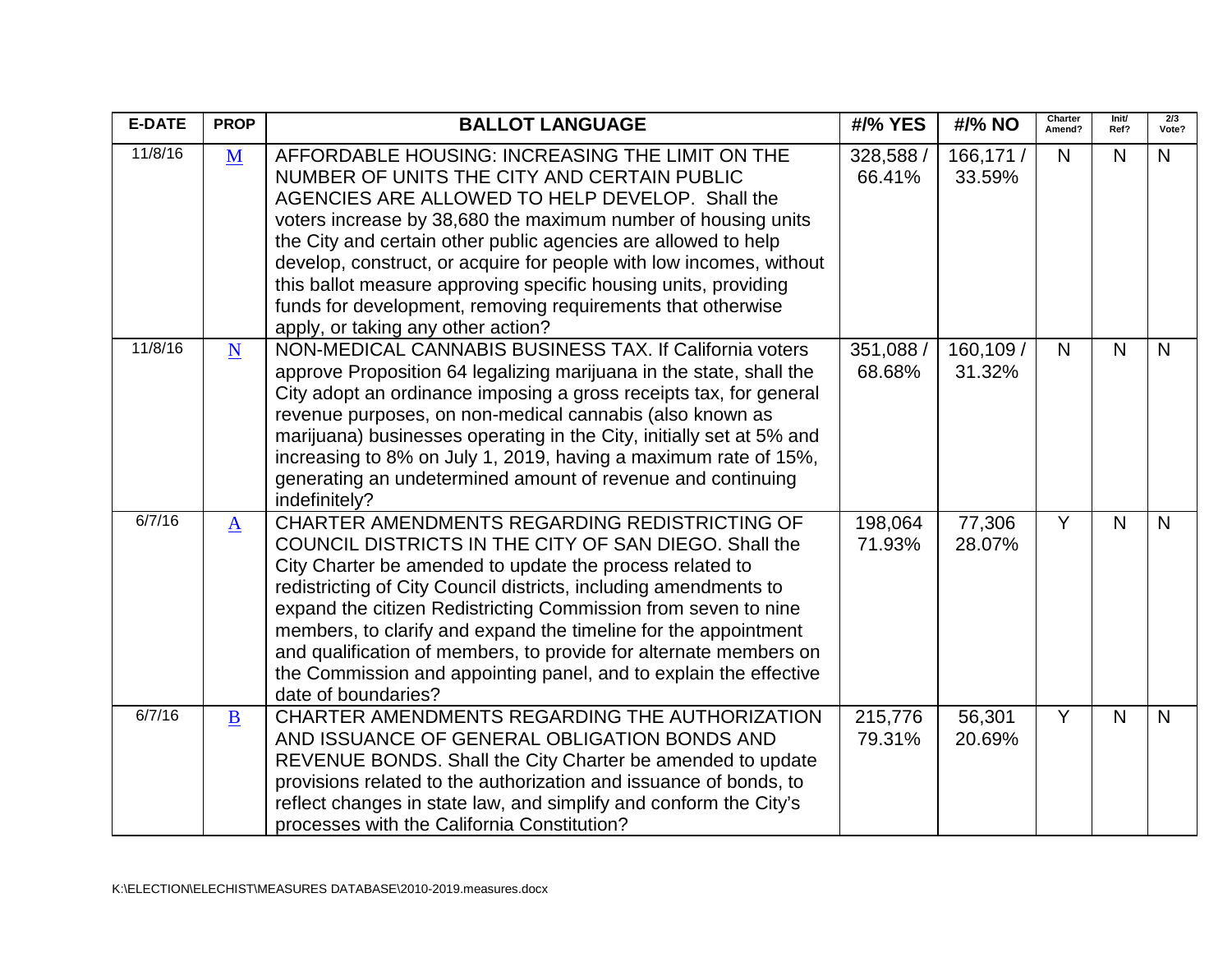| <b>E-DATE</b> | <b>PROP</b>     | <b>BALLOT LANGUAGE</b>                                                                                                                                                                                                                                                                                                                                                                                                                                                                                   | #/% YES           | #/% NO           | Charter<br>Amend? | Init/<br>Ref? | 2/3<br>Vote? |
|---------------|-----------------|----------------------------------------------------------------------------------------------------------------------------------------------------------------------------------------------------------------------------------------------------------------------------------------------------------------------------------------------------------------------------------------------------------------------------------------------------------------------------------------------------------|-------------------|------------------|-------------------|---------------|--------------|
| 6/7/16        | $\underline{C}$ | CHARTER AMENDMENTS REGARDING THE LEVY,<br>ASSESSMENT AND COLLECTION OF PROPERTY TAXES AND<br>THE REPEAL OF PROVISIONS FOR COLLECTING PROPERTY<br>TAXES THE CITY CANNOT COLLECT UNDER STATE LAW.<br>Shall the City Charter be amended to clarify the manner in which<br>the City levies, assesses and collects property taxes in the City,<br>and to repeal provisions regarding property taxes the City is not<br>able to levy as a result of Proposition 13 and related state law?                      | 184,271<br>67.32% | 89,450<br>32.68% | Y                 | N             | N.           |
| 6/7/16        | $\overline{D}$  | CHARTER AMENDMENT REGARDING POWER TO FIX<br>SALARIES. Shall City Charter section 70 be amended to conform<br>to existing provisions related to the Strong Mayor form of<br>government, by updating titles of specified officers and clarifying<br>who has authority to fix their salaries and the City's compensation<br>schedules; to specify the City's legal duty to comply with<br>California's collective bargaining laws in establishing annual<br>compensation schedules; and to update language? | 211,923<br>77.17% | 62,683<br>22.83% | Y                 | N             | $\mathsf{N}$ |
| 6/7/16        | E               | CHARTER AMENDMENTS REGARDING THE BUDGET AND<br>APPROPRIATIONS PROCESS FOR THE CITY OF SAN DIEGO.<br>Shall the City Charter be amended to update the process related to<br>budgeting and appropriating funds, to consolidate provisions that<br>appeared throughout the Charter and to clarify the approval<br>process for the City budget?                                                                                                                                                               | 225,949<br>83.17% | 45,719<br>16.83% | Y                 | N             | $\mathsf{N}$ |
| 6/7/16        | $\mathbf{F}$    | <b>CHARTER AMENDMENTS REGARDING FINANCIAL</b><br>OPERATIONS OF THE CITY OF SAN DIEGO. Shall the City<br>Charter be amended to update the City's financial operations,<br>including amendments regarding the certification of funds, the<br>authorization and payment of claims, the management of funds,<br>the disposition of proceeds of the sale of City-owned real property<br>and the establishment of reserves?                                                                                    | 218,384<br>81.13% | 50,807<br>18.56% | Y                 | N             | $\mathsf{N}$ |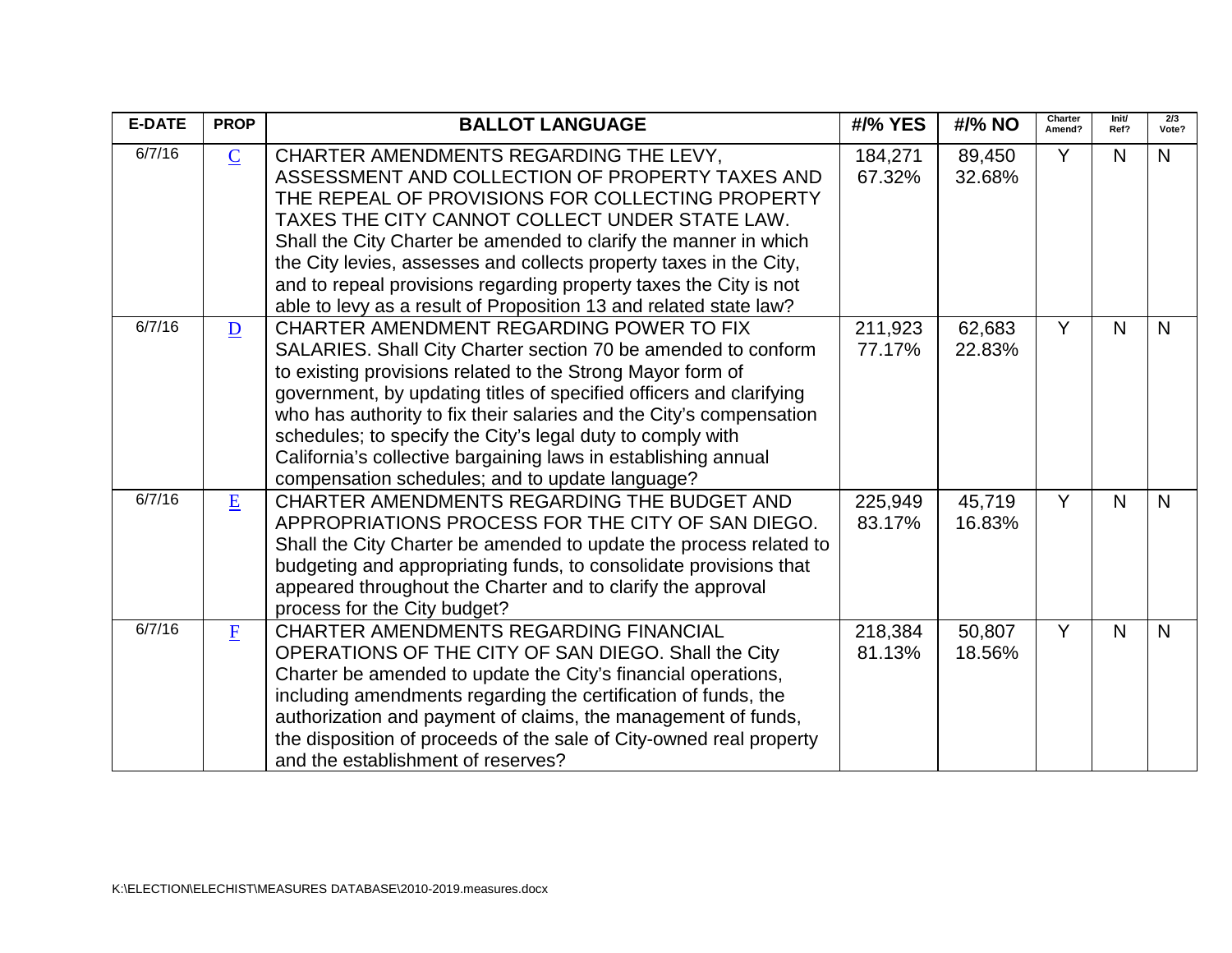| <b>E-DATE</b> | <b>PROP</b>     | <b>BALLOT LANGUAGE</b>                                                                                                                                                                                                                                                                                                                                                                                                                                                                                                                                                                                    | #/% YES           | #/% NO             | Charter<br>Amend? | Init/<br>Ref? | 2/3<br>Vote?   |
|---------------|-----------------|-----------------------------------------------------------------------------------------------------------------------------------------------------------------------------------------------------------------------------------------------------------------------------------------------------------------------------------------------------------------------------------------------------------------------------------------------------------------------------------------------------------------------------------------------------------------------------------------------------------|-------------------|--------------------|-------------------|---------------|----------------|
| 6/7/16        | $\overline{G}$  | CHARTER AMENDMENT REGARDING AUDITS OF ACCOUNTS<br>OF CITY OFFICIALS AND OFFICERS UPON THEIR DEATH,<br>RESIGNATION, OR REMOVAL FROM CITY OFFICE. Shall the<br>City Charter be amended to update language and to repeal the<br>requirement that the City Auditor conduct audits and investigations<br>of City officials and officers upon their death, resignation, or<br>removal from City office?                                                                                                                                                                                                         | 192,814<br>70.20% | 81,853<br>29.80%   | Y                 | $\mathsf{N}$  | N <sub>1</sub> |
| 6/7/16        | H               | CHARTER AMENDMENT: INFRASTRUCTURE FUND. Shall the<br>Charter be amended to require certain unrestricted General Fund<br>revenues to be deposited in an Infrastructure Fund used<br>exclusively to pay for capital improvements including streets,<br>sidewalks, bridges, bike paths, storm water and drainage systems;<br>public buildings including libraries, recreational and community<br>centers; public safety facilities including police, fire and lifeguard<br>stations; and park facilities, but expressly not used for new<br>convention center facilities and new professional sports venues? | 186,617<br>65.02% | 100,395<br>34.98%  | Y                 | $\mathsf{N}$  | $\mathsf{N}$   |
| 6/7/16        | $\mathbf I$     | REFERENDUM OF ORDINANCE REGARDING EARNED SICK<br>LEAVE AND MINIMUM WAGE. Shall Ordinance O-20390 be<br>approved, establishing that employers are to compensate<br>employees working in the City of San Diego with earned sick leave<br>of up to forty hours a year and a minimum wage of \$10.50 an hour<br>upon the Ordinance's effective date, \$11.50 an hour on January 1,<br>2017, and increasing with the cost of living on January 1, 2019 and<br>annually thereafter?                                                                                                                             | 193,300<br>63.84% | 109,500<br>36.16%  | Y                 | Y<br>(ref)    | N              |
| 6/3/14        | $\underline{A}$ | Shall the Charter be amended to: (1) set a later date for elected<br>officials to be sworn into office; (2) extend the deadlines to call<br>special elections to fill vacancies for Mayor and City Council; and<br>(3) make non-substantive revisions, to provide additional time to<br>comply with state and federal deadlines to certify election results,<br>provide mail ballots to military and overseas voters, and translate<br>ballot materials?                                                                                                                                                  | 120,656<br>72.52% | 45,718 /<br>27.48% | Y                 | N             | N              |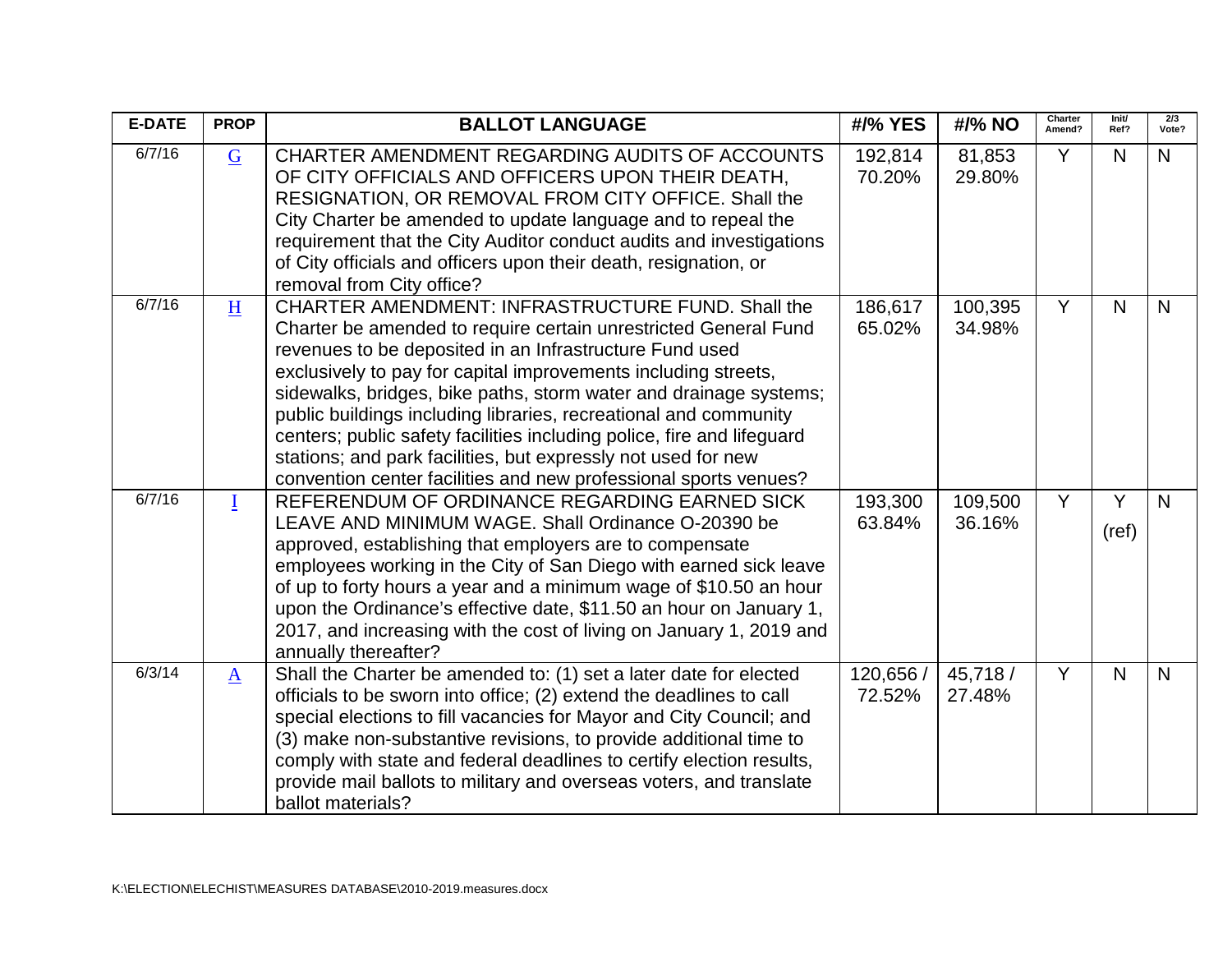| <b>E-DATE</b> | <b>PROP</b>              | <b>BALLOT LANGUAGE</b>                                                                                                                                                                                                                                                                                                                                                                                                                                                                                                                                                 | #/% YES             | #/% NO              | Charter<br>Amend? | Init/<br>Ref? | 2/3<br>Vote? |
|---------------|--------------------------|------------------------------------------------------------------------------------------------------------------------------------------------------------------------------------------------------------------------------------------------------------------------------------------------------------------------------------------------------------------------------------------------------------------------------------------------------------------------------------------------------------------------------------------------------------------------|---------------------|---------------------|-------------------|---------------|--------------|
| 6/3/14        | $\underline{\mathbf{B}}$ | <b>REFERENDUM OF RESOLUTION</b><br><b>RELATED TO BARRIO LOGAN COMMUNITY PLAN UPDATE.</b><br>Shall Resolution No. R-308445, which provides for a<br>comprehensive update to the Barrio Logan Community Plan, be<br>approved?                                                                                                                                                                                                                                                                                                                                            | 72,637 /<br>42.28%  | 99,161 /<br>57.72%  | N                 | <b>Ref</b>    | N.           |
| 6/3/14        | $\overline{C}$           | <b>REFERENDUM OF ORDINANCES</b><br>RELATED TO BARRIO LOGAN COMMUNITY PLAN UPDATE.<br>Shall Ordinances O-20312 and O-20313, which amend the San<br>Diego Municipal Code related to the Barrio Logan<br>Community Plan Update, and affect the zoning of 999.61 acres<br>located within the Barrio Logan Community Plan Area, be<br>approved?                                                                                                                                                                                                                             | 68,677 /<br>40.15%  | 102,385 /<br>59.85% | N                 | Ref           | N.           |
| 6/5/12        | $\mathbf{A}$             | PROHIBITS THE CITY FROM REQUIRING PROJECT LABOR<br>AGREEMENTS ON CITY CONSTRUCTION PROJECTS.<br>Should the City of San Diego be prohibited from requiring<br>contractors to use Project Labor Agreements for City construction<br>projects, except where required by law, and should the Mayor be<br>required to post online all construction contracts over \$25,000?                                                                                                                                                                                                 | 134,724 /<br>58.09% | 97,209 /<br>41.91%  | N                 | Init          | N.           |
| 6/5/12        | $\mathbf{B}$             | AMENDS CITY CHARTER REGARDING RETIREMENT<br><b>BENEFITS.</b><br>Should the Charter be amended to: direct City negotiators to seek<br>limits on a City employee's compensation used to calculate<br>pension benefits; eliminate defined benefit pensions for all new<br>City Officials and employees, except police officers, substituting a<br>defined contribution 401(k)-type plan; require substantially equal<br>pension contributions from the City and employees; and eliminate,<br>if permissible, a vote of employees or retirees to change their<br>benefits? | 154,216 /<br>65.81% | 80,126 /<br>34.19%  | Y                 | Init          | N.           |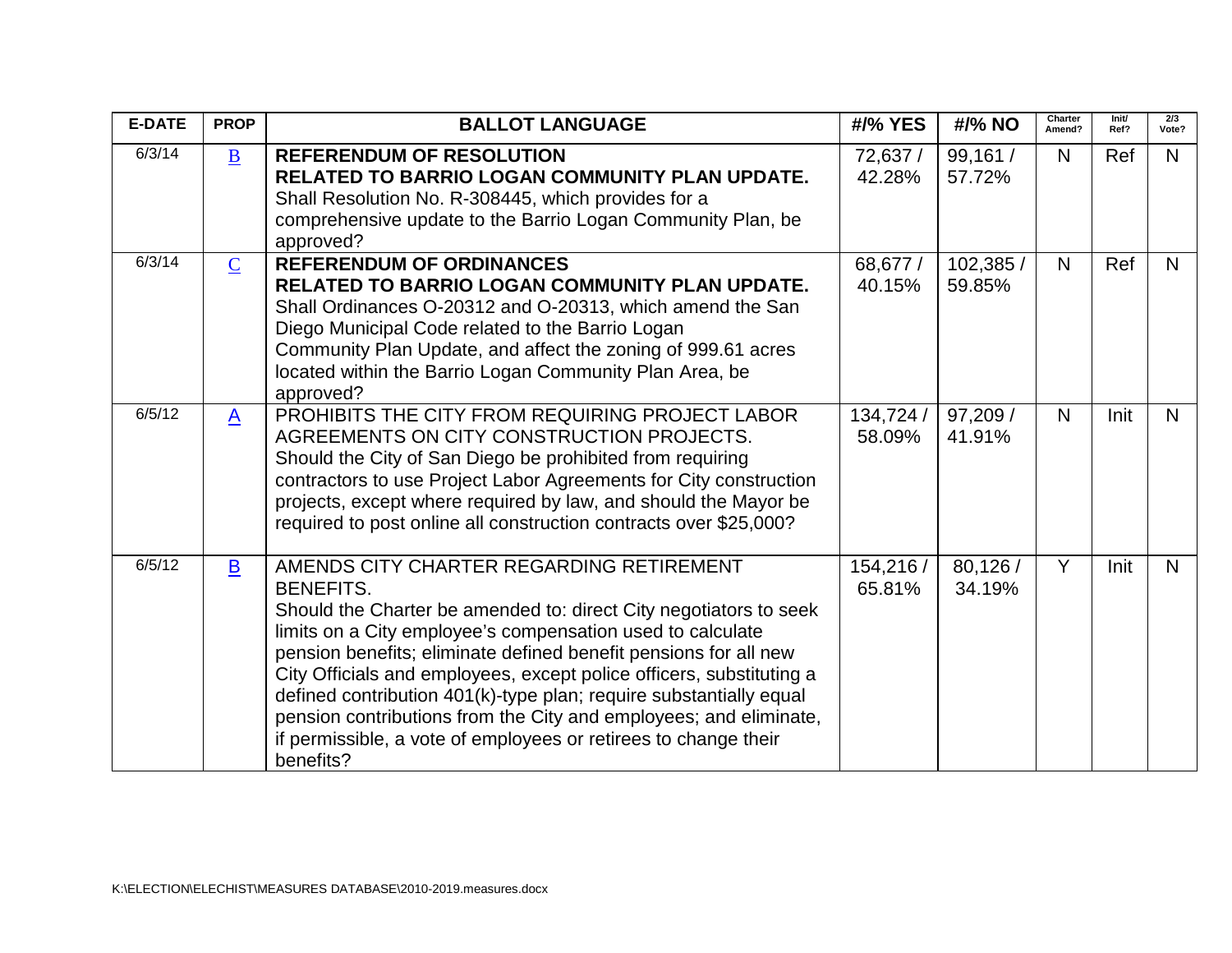| <b>E-DATE</b> | <b>PROP</b>              | <b>BALLOT LANGUAGE</b>                                                                                                                                                                                                                                                                                                                                                                                                                                                                                                                                                                      | #/% YES             | #/% NO              | Charter<br>Amend? | Init/<br>Ref? | 2/3<br>Vote? |
|---------------|--------------------------|---------------------------------------------------------------------------------------------------------------------------------------------------------------------------------------------------------------------------------------------------------------------------------------------------------------------------------------------------------------------------------------------------------------------------------------------------------------------------------------------------------------------------------------------------------------------------------------------|---------------------|---------------------|-------------------|---------------|--------------|
| 11/2/10       | $\mathbf{B}$<br>(pass)   | AMENDS CITY CHARTER TO ADD GOOD CAUSE<br><b>REQUIREMENT FOR CERTAIN TERMINATIONS OR</b><br>SUSPENSIONS OF DEPUTY CITY ATTORNEYS.<br>Shall the Charter be amended to establish a good cause<br>requirement for the termination or suspension of Deputy City<br>Attorneys who have served continuously for two years or more,<br>except that any Deputy City Attorney may be subject to layoff due<br>to lack of work or insufficient appropriations?                                                                                                                                         | 238,803 /<br>72.26% | 91,671 /<br>27.74%  | Y                 | N             | N            |
| 11/2/10       | $\overline{C}$<br>(pass) | AMENDING ORDINANCE NUMBER O-18568 (PROPOSITION M<br>OF 1998) RELATING TO DEVELOPMENT OF PACIFIC<br>HIGHLANDS RANCH.<br>Shall Proposition M be amended, allowing completion of parks,<br>library, trails, recreation and transportation facilities for Pacific<br>Highlands Ranch by removing a development timing restriction<br>based on completion of the SR-56/I-5 Interchange, only after City<br>Council approves a program of phased development ensuring<br>facilities are constructed before or concurrent with new<br>development, paid for by developers at no cost to taxpayers? | 228,775 /<br>70.69% | 94,866 /<br>29.31%  | N                 | N             | N            |
| 11/2/10       | $\mathbf{D}$<br>(fail)   | IF FINANCIAL REFORM CONDITIONS ARE MET, AUTHORIZES<br>TEMPORARY ONE-HALF CENT SALES TAX. To help offset<br>severe state cuts and help restore essential services, including<br>police, fire and street resurfacing, shall the City of San Diego enact<br>a temporary one-half cent sales tax for up to five years, only if the<br>independent City Auditor certifies conditions have been met,<br>including pension reforms and managed competition?                                                                                                                                        | 137,010 /<br>38.15% | 221,166 /<br>61.85% | $\mathsf{N}$      | N             | N            |